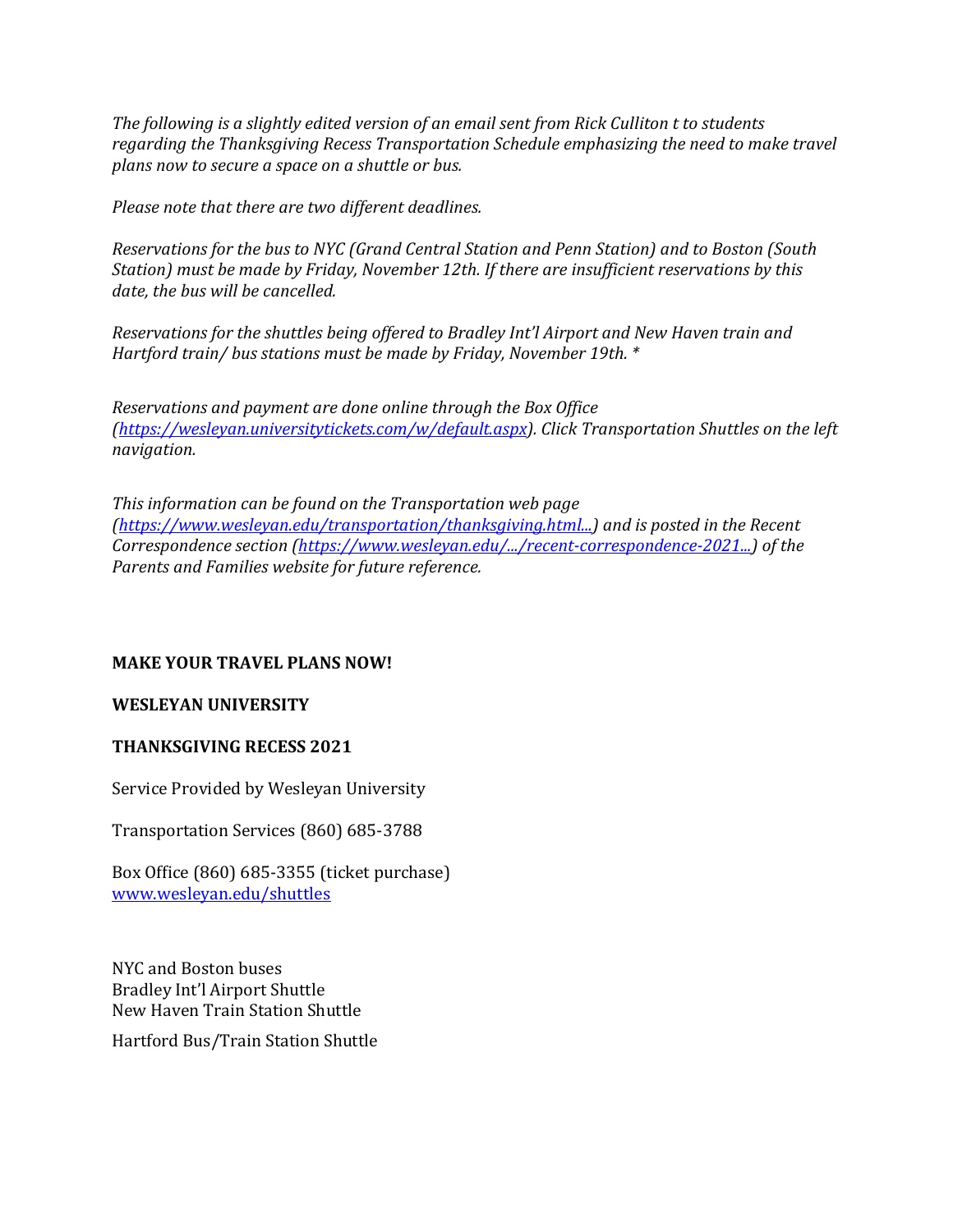## **New York and Boston Bus Service**

## **RESERVATION DEADLINE for tickets is FRIDAY, NOVEMBER 12th**

- Cost is \$32.50 one way, \$65.00 round trip.
- New York City: Grand Central Station and Penn Station.
- Boston: South Station

Tue. Nov. 23rd, 6 pm Buses depart from the front of Usdan Center.

Sun. Nov. 28th, 3 pm Buses depart from New York City and Boston.

## **Bradley Int'l Airport Shuttle**

### **RESERVATION DEADLINE for tickets is Friday, NOVEMBER 19th**

#### **Date Leaving Tues. Nov. 23rd**

- Leave Wesleyan: 5:45 AM | Arrive Bradley 6:45 AM
- Leave Wesleyan 11:30 AM | Arrive Bradley 12:30 PM
- Leave Wesleyan 4:30 PM | Arrive Bradley 5:30 PM

### **Date Leaving Wed. Nov. 24th**

- Leave Wesleyan 5:45 AM | Arrive Bradley 6:45 AM
- Leave Wesleyan 11:30 AM | Arrive Bradley 12:30 PM

### **Date Returning Sun. Nov. 28th**

- Leave Bradley 1:00 PM | Arrive Wesleyan 2:00 PM
- Leave Bradley 6:00 PM | Arrive Wesleyan 7:00 PM
- Leave Bradley 10:00 PM | Arrive Wesleyan 11:00 PM

Shuttle **LEAVES** Wesleyan from the front of Usdan University Center.

## **BRADLEY RETURN** shuttle pick-up location: **OUTSIDE the Baggage Claim area at the lower/ground level, DOOR 6 on the center island.**

### **New Haven Train Station Shuttle**

- Cost is \$15.00 one way
- Reservations must be made in advance at the University Center Box Office.
- No refunds allowed